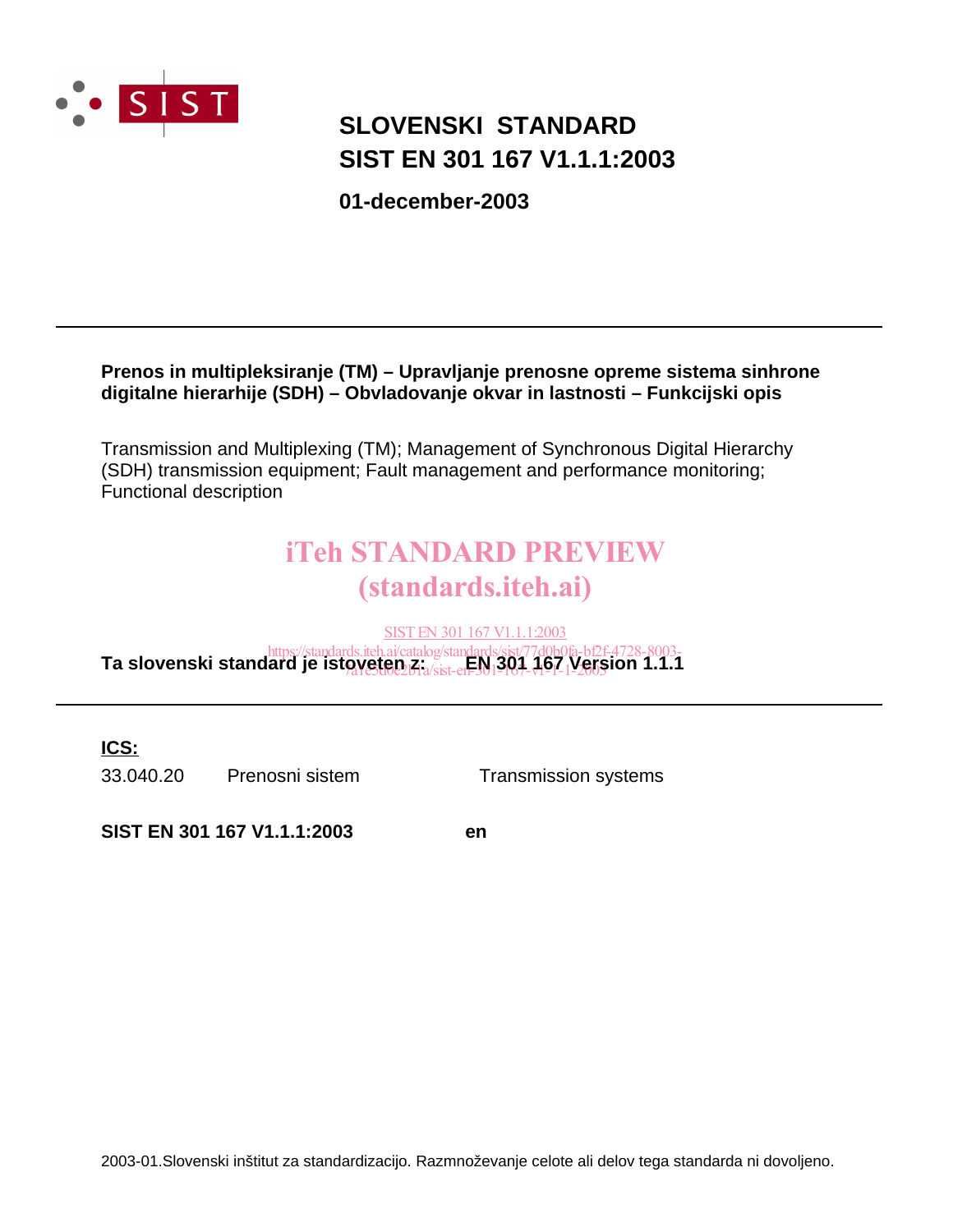# iTeh STANDARD PREVIEW (standards.iteh.ai)

SIST EN 301 167 V1.1.1:2003 https://standards.iteh.ai/catalog/standards/sist/77d0b0fa-bf2f-4728-8003- 7a1e5d0e2b1a/sist-en-301-167-v1-1-1-2003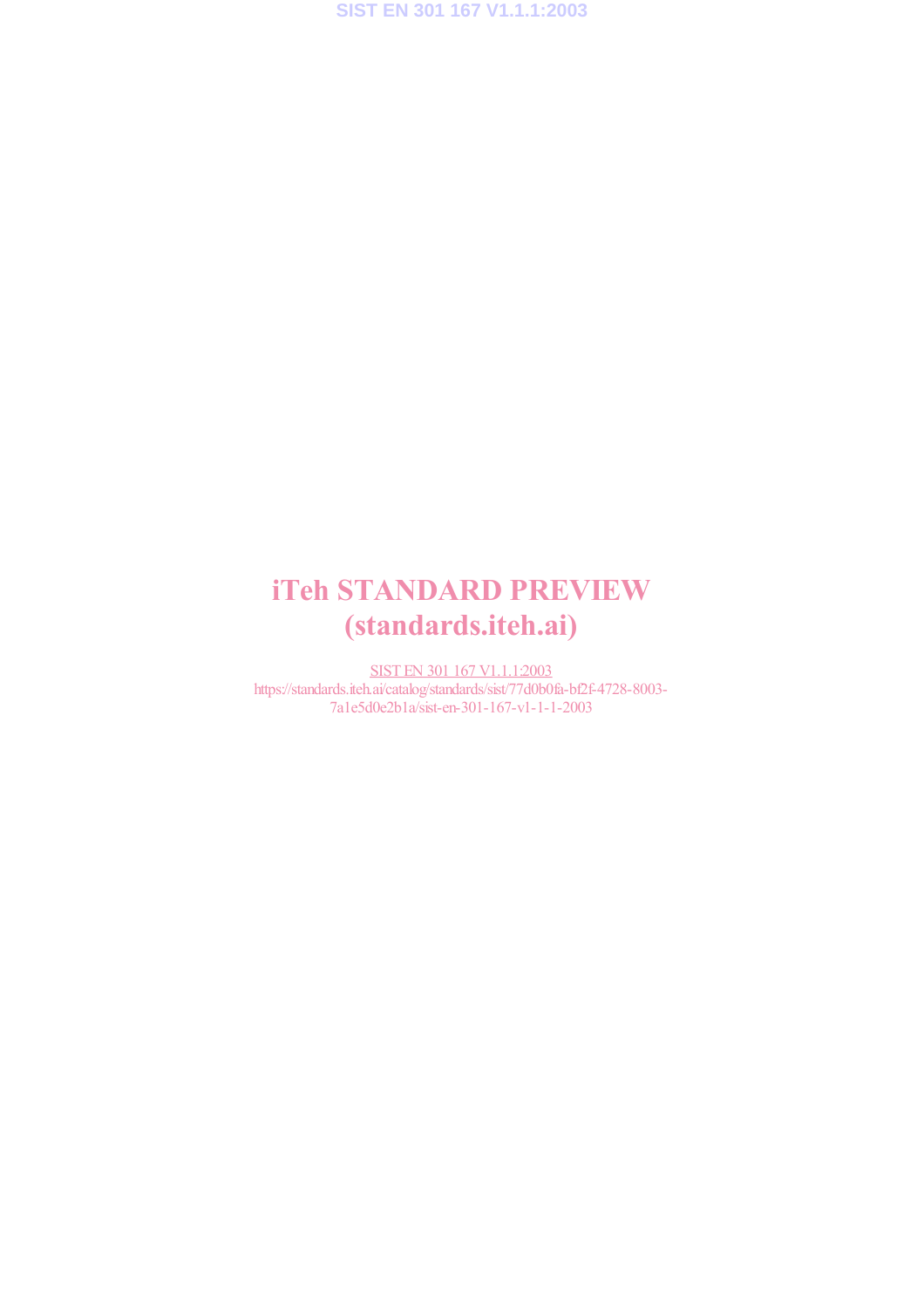# EN 301 167 V1.1.1 (1998-08)

European Standard (Telecommunications series)

**Transmission and Multiplexing (TM); Management of Synchronous Digital Hierarchy (SDH) transmission equipment; Fault management and performance monitoring; Functional description**

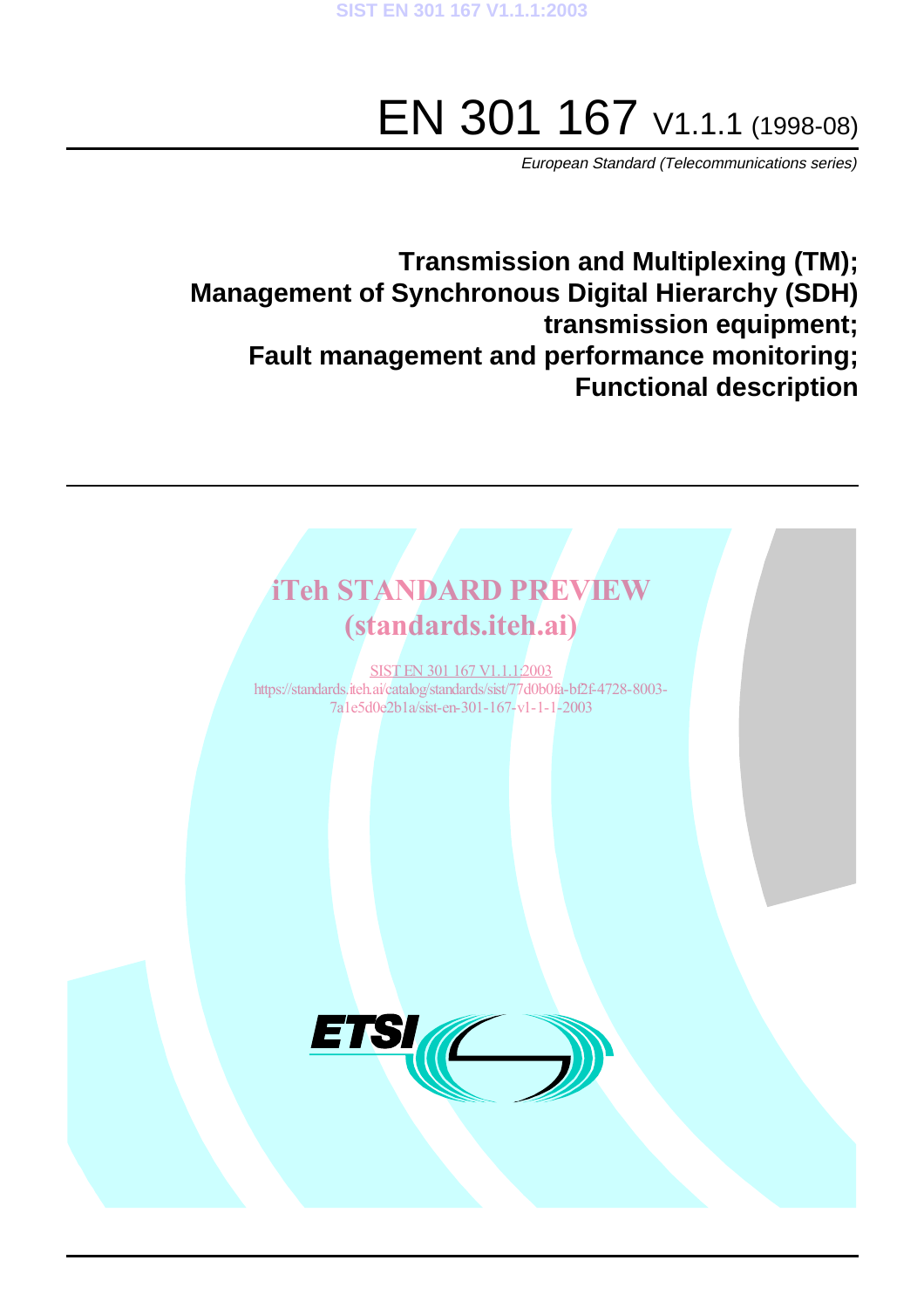Reference DEN/NA-042137 (at000ico.PDF)

Keywords management, SDH, TMN, transmission, transport

#### **ETSI**

Postal address

 $i**T**e<sup>F-069</sup>21$ Sophia Antipolis Cedex **RANC** $**F**W$ 

Office address (standardige address oh ai)

650 Route des Lucioles - Sophia Antipolis Valbonne - FRANCE Tel.: +33 4 92 94 42 00 Fax: +33 4 93 65 47 16 SIST EN 301 167 V1.1.1:2003 https://standards.it**ShetiN°a848 6231562 000916t/NAF0642** Cbf2f-4728-8003-Association à but non lucratif enregistrée à la 7a Association à but non Iucratif enregistree à la<br>Sous-Préfecture de Grasse (06) N° 7803/88

Internet

secretariat@etsi.fr http://www.etsi.fr http://www.etsi.org

**Copyright Notification**

No part may be reproduced except as authorized by written permission. The copyright and the foregoing restriction extend to reproduction in all media.

> © European Telecommunications Standards Institute 1998. All rights reserved.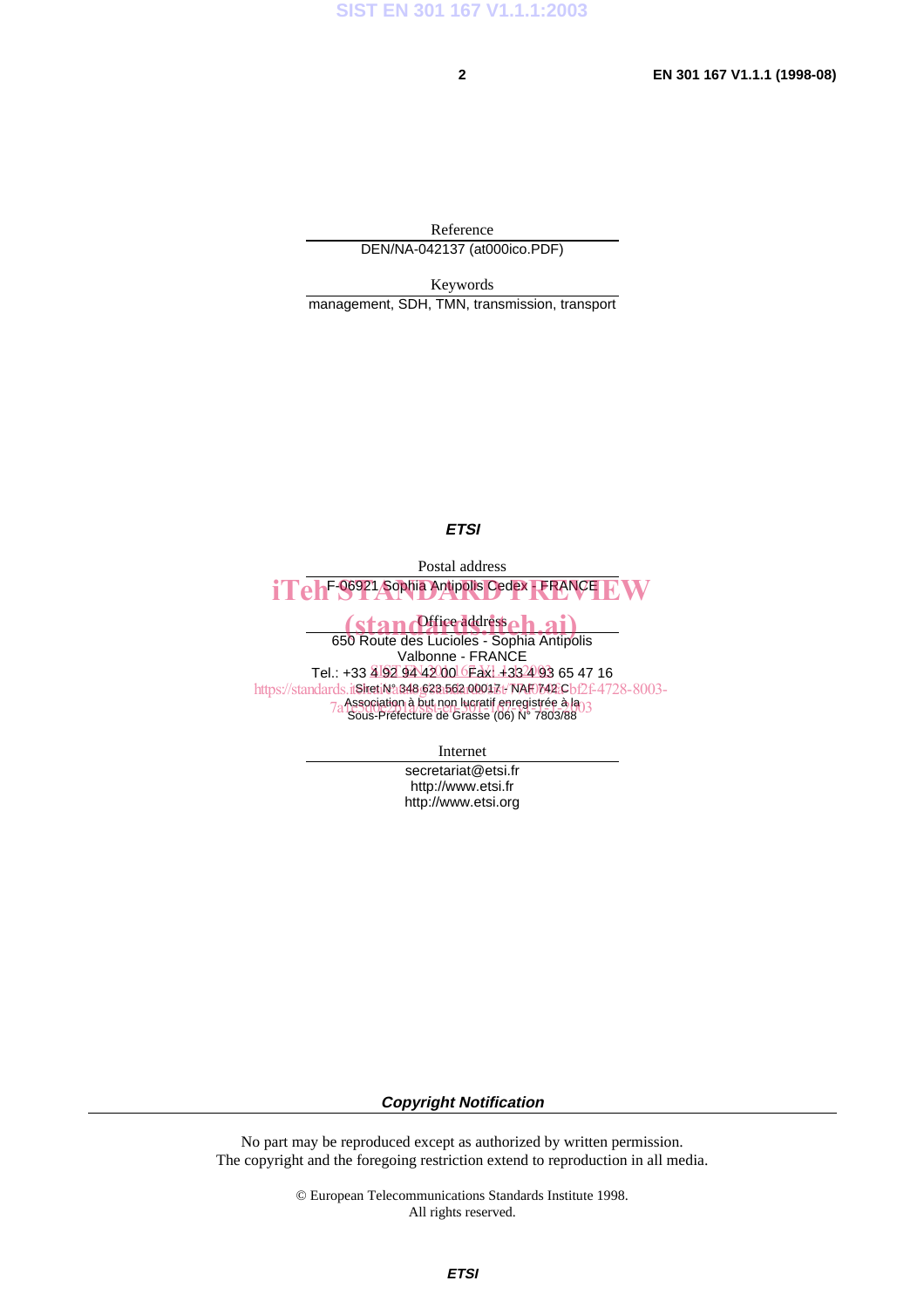$\overline{3}$ 

# Contents

| 1              |                                                                                                                      |  |  |  |
|----------------|----------------------------------------------------------------------------------------------------------------------|--|--|--|
| $\overline{2}$ |                                                                                                                      |  |  |  |
| 3              |                                                                                                                      |  |  |  |
| $\overline{4}$ |                                                                                                                      |  |  |  |
| 4.1            |                                                                                                                      |  |  |  |
| 4.2            |                                                                                                                      |  |  |  |
| 4.2.1          |                                                                                                                      |  |  |  |
| 4.2.2          |                                                                                                                      |  |  |  |
| 4.3            |                                                                                                                      |  |  |  |
| 5              |                                                                                                                      |  |  |  |
| 5.1            |                                                                                                                      |  |  |  |
| 5.1.1          |                                                                                                                      |  |  |  |
| 5.1.2          |                                                                                                                      |  |  |  |
| 5.1.3          |                                                                                                                      |  |  |  |
| 5.1.4          |                                                                                                                      |  |  |  |
| 5.1.4.1        |                                                                                                                      |  |  |  |
| 5.1.5          |                                                                                                                      |  |  |  |
| 5.1.6          | Definition of unavailability<br>Unavailability<br>PREVIEW 14                                                         |  |  |  |
| 5.1.7          |                                                                                                                      |  |  |  |
| 5.1.7.1        | Performance data collection<br>Data collection for maintenance purposes <b>Solution</b> of <b>Example 2014</b><br>15 |  |  |  |
| 5.1.7.2        |                                                                                                                      |  |  |  |
|                |                                                                                                                      |  |  |  |
| 5.1.7.3        |                                                                                                                      |  |  |  |
| 5.1.8          |                                                                                                                      |  |  |  |
| 5.1.8.1        |                                                                                                                      |  |  |  |
| 5.1.8.2        |                                                                                                                      |  |  |  |
| 5.1.9          |                                                                                                                      |  |  |  |
| 5.1.10         |                                                                                                                      |  |  |  |
| 5.1.11         |                                                                                                                      |  |  |  |
| 5.1.12         |                                                                                                                      |  |  |  |
| 5.2            |                                                                                                                      |  |  |  |
| 5.2.1          |                                                                                                                      |  |  |  |
| 5.2.2          |                                                                                                                      |  |  |  |
| 5.2.3          |                                                                                                                      |  |  |  |
| 5.2.3.1        |                                                                                                                      |  |  |  |
| 5.2.3.2        |                                                                                                                      |  |  |  |
| 5.2.3.3        |                                                                                                                      |  |  |  |
| 5.2.4          |                                                                                                                      |  |  |  |
| 5.2.4.1        |                                                                                                                      |  |  |  |
| 5.2.4.2        |                                                                                                                      |  |  |  |
| 5.2.5          |                                                                                                                      |  |  |  |
| 5.2.5.1        |                                                                                                                      |  |  |  |
| 5.2.5.2        |                                                                                                                      |  |  |  |
| 5.2.5.3        |                                                                                                                      |  |  |  |
| 5.2.6          |                                                                                                                      |  |  |  |
| 5.2.6.1        |                                                                                                                      |  |  |  |
| 5.2.6.2        |                                                                                                                      |  |  |  |
| 5.3            |                                                                                                                      |  |  |  |
| 5.3.1          |                                                                                                                      |  |  |  |
| 5.3.1.1        |                                                                                                                      |  |  |  |
| 5.3.1.2        |                                                                                                                      |  |  |  |
|                |                                                                                                                      |  |  |  |
| 5.3.1.3        |                                                                                                                      |  |  |  |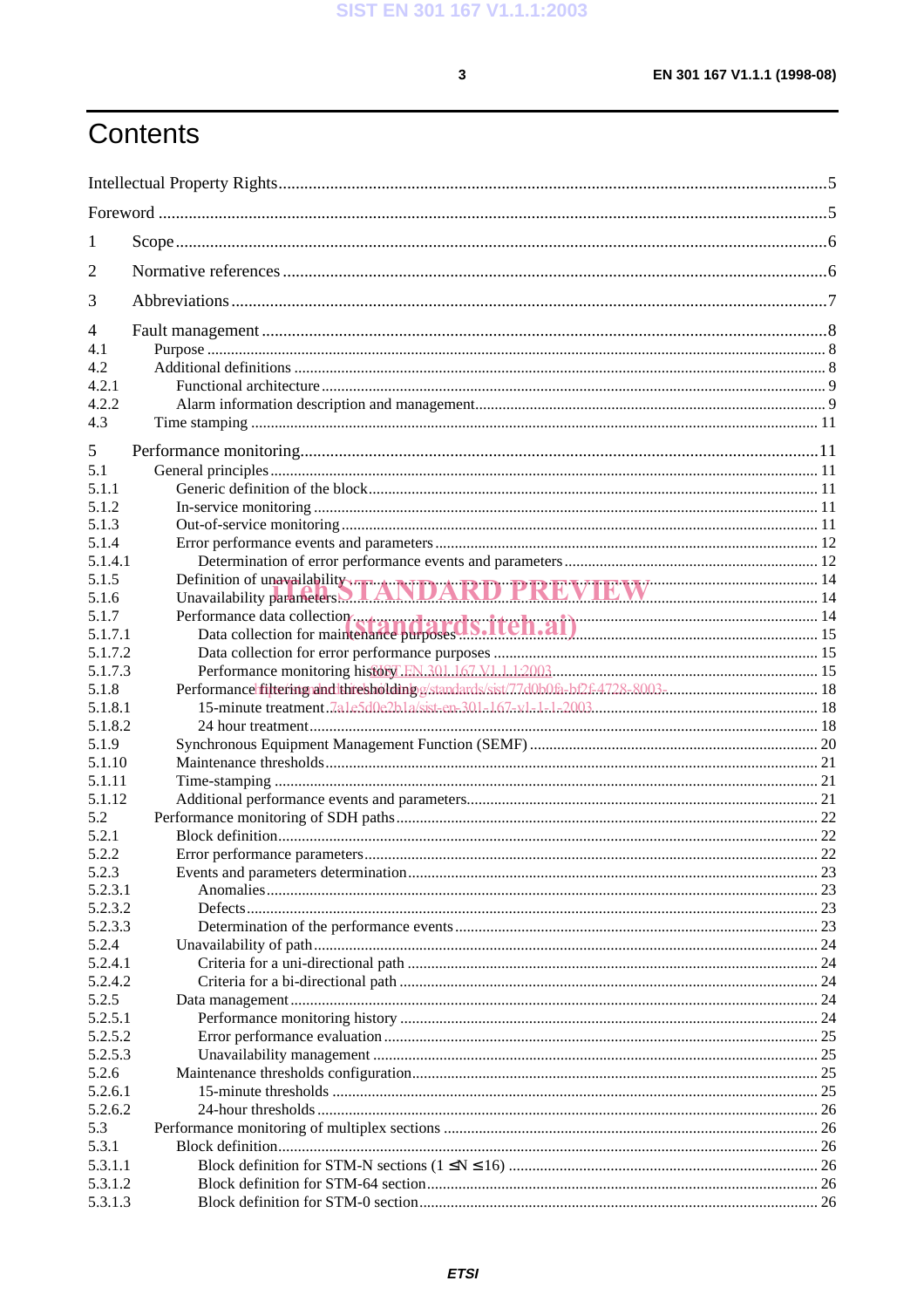$\overline{\mathbf{4}}$ 

#### EN 301 167 V1.1.1 (1998-08)

| 5.3.1.4 |                                                                           |  |
|---------|---------------------------------------------------------------------------|--|
| 5.3.2   |                                                                           |  |
| 5.3.3   |                                                                           |  |
| 5.3.3.1 |                                                                           |  |
| 5.3.3.2 |                                                                           |  |
| 5.3.3.3 |                                                                           |  |
| 5.3.4   |                                                                           |  |
| 5.3.5   |                                                                           |  |
| 5.3.5.1 |                                                                           |  |
| 5.3.5.2 |                                                                           |  |
| 5.3.6   |                                                                           |  |
| 5.3.6.1 |                                                                           |  |
| 5.3.6.2 |                                                                           |  |
| 5.4     |                                                                           |  |
| 5.4.1   |                                                                           |  |
| 5.4.1.1 |                                                                           |  |
| 5.4.1.2 |                                                                           |  |
| 5.4.1.3 |                                                                           |  |
| 5.4.1.4 |                                                                           |  |
| 5.4.2   |                                                                           |  |
| 5.4.3   |                                                                           |  |
| 5.4.3.1 |                                                                           |  |
| 5.4.3.2 |                                                                           |  |
| 5.4.3.3 |                                                                           |  |
| 5.4.4   |                                                                           |  |
| 5,4.5   |                                                                           |  |
| 5.4.5.1 | Data management<br>Performance monitoring history NDARD PREVIEW 2008      |  |
| 5.4.5.2 |                                                                           |  |
| 5.4.6   |                                                                           |  |
| 5.4.6.1 |                                                                           |  |
| 5.4.6.2 |                                                                           |  |
|         | https://standards.iteh.ai/catalog/standards/sist/77d0b0fa-bf2f-4728-8003- |  |
|         |                                                                           |  |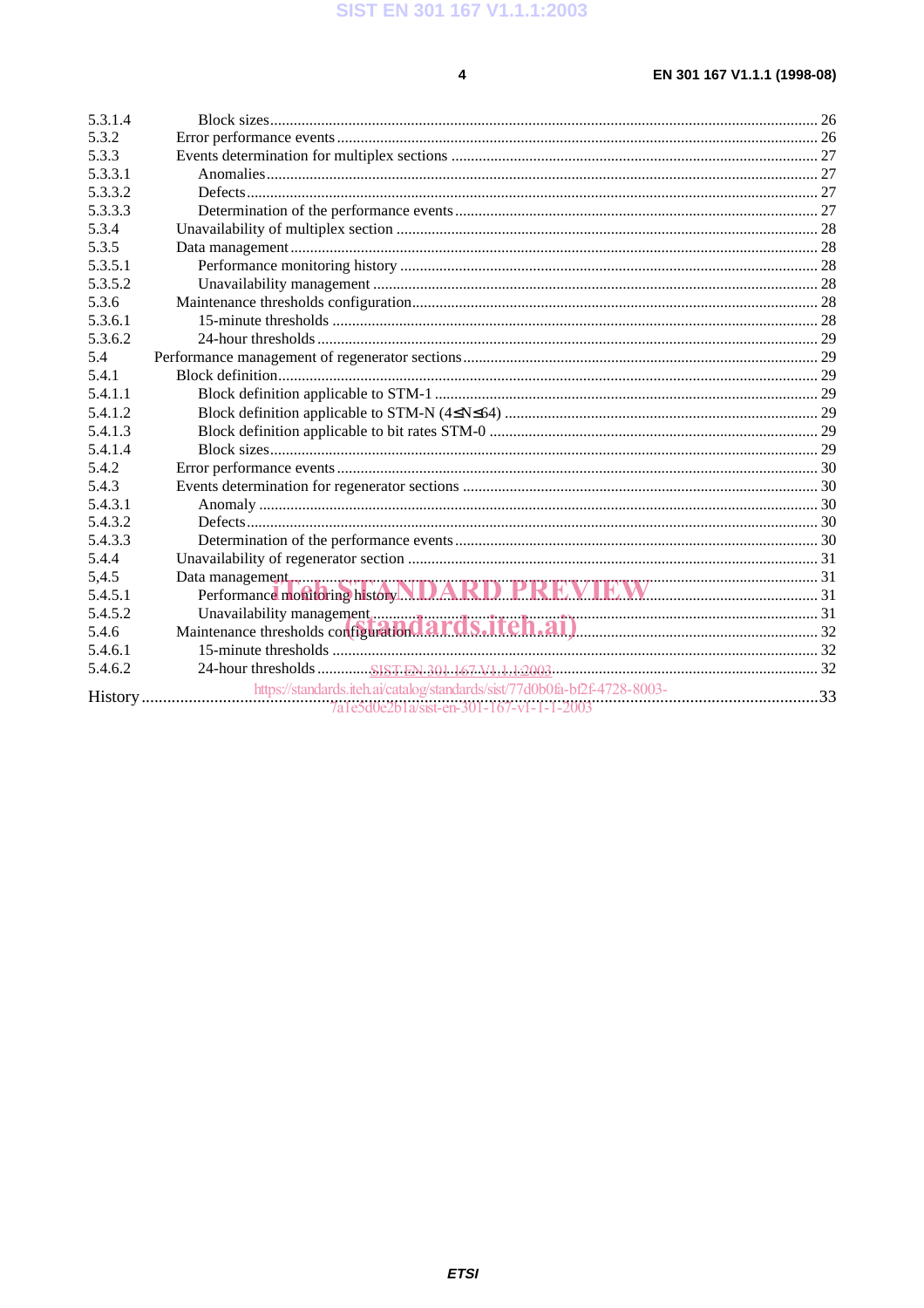## Intellectual Property Rights

IPRs essential or potentially essential to the present document may have been declared to ETSI. The information pertaining to these essential IPRs, if any, is publicly available for **ETSI members and non-members**, and can be found in SR 000 314: *"Intellectual Property Rights (IPRs); Essential, or potentially Essential, IPRs notified to ETSI in respect of ETSI standards"*, which is available **free of charge** from the ETSI Secretariat. Latest updates are available on the ETSI Web server (http://www.etsi.fr/ipr or http://www.etsi.org/ipr).

Pursuant to the ETSI IPR Policy, no investigation, including IPR searches, has been carried out by ETSI. No guarantee can be given as to the existence of other IPRs not referenced in SR 000 314 (or the updates on the ETSI Web server) which are, or may be, or may become, essential to the present document.

### Foreword

This European Standard (Telecommunications series) has been produced by ETSI Technical Committee Network Aspects (NA).

The present document specifies the fault management and performance monitoring aspects of the Synchronous Digital Hierarchy (SDH) transmission equipments.

| <b>National transposition dates</b>                                                                                                                                                          |                  |  |
|----------------------------------------------------------------------------------------------------------------------------------------------------------------------------------------------|------------------|--|
| Date of adoption of this EN: <b>ITCH STANDARD PREVIEW</b> 1998<br>Date of latest announcement of this EN (doa):<br>Date of latest publication of new National Standard <b>ards.iteh.ai</b> ) | 30 November 1998 |  |
| or endorsement of this EN (dop/e):<br>SIST EN 301 167 V1.1.1:2003                                                                                                                            | 31 May 1999      |  |
| Date of withdrawal of any conflicting National Standard (dow):sist/77d0b0fa-bf2f-47DMay01999<br>lo LahdDa')h Loleiet an                                                                      |                  |  |

7a1e5d0e2b1a/sist-en-301-167-v1-1-1-2003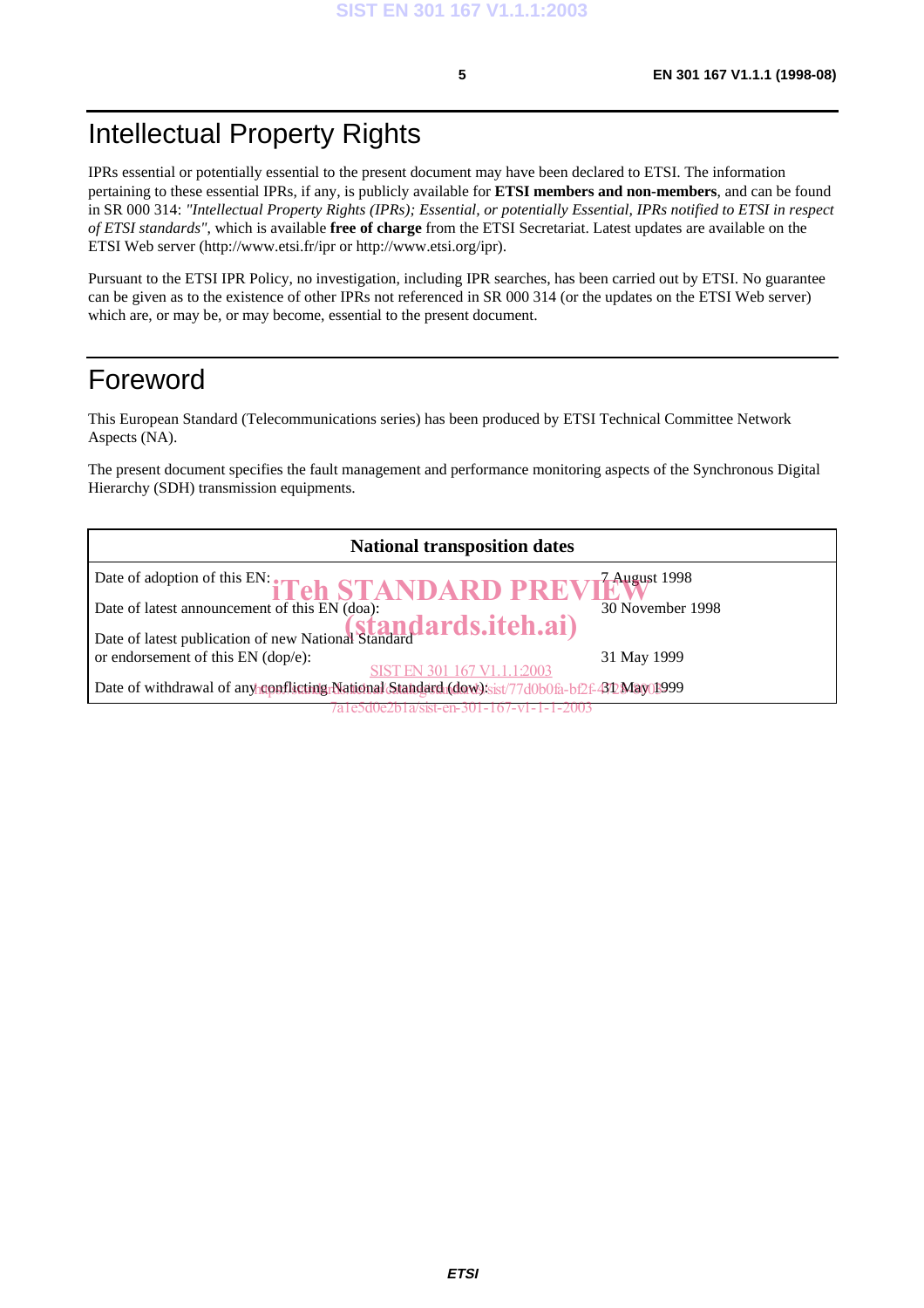#### 1 Scope

The present document specifies the functional requirements for fault management and performance monitoring aspects of SDH equipments.

The Telecommunications Management Network (TMN) provides management functions which cover the planning, installation, operations, administration, maintenance and provisioning of telecommunications networks and services. ITU-T Recommendation M.3010 [1] proposes five management functional areas identified as follows:

- Fault management;
- Performance management;
- Configuration management;
- Security management;
- Accounting management.

The present document provides guidance and supporting information for the functional specification for the first two of these management areas.

The TMN functionality is realized by means of processes in Equipment Management Function (EMF) in Network Elements (NE), Element Management Systems (EMS) and Network Management Systems (NMS) or Operation Systems (OS).

The present document fully specifies the EMF functionalities. NMS/OS functionalities are described only if needed for clarification. iTeh STANDARD PREVIEW

#### (standards.iteh.ai)

#### 2 Normative references SIST EN 301 167 V1.1.1:2003

References may be made to: https://standards.iteh.ai/catalog/standards/sist/77d0b0fa-bf2f-4728-8003-

- a) specific versions of publications (identified by date of publication, edition number, version number, etc.), in which case, subsequent revisions to the referenced document do not apply; or 7a1e5d0e2b1a/sist-en-301-167-v1-1-1-2003
	- b) all versions up to and including the identified version (identified by "up to and including" before the version identity); or
	- c) all versions subsequent to and including the identified version (identified by "onwards" following the version identity); or
	- d) publications without mention of a specific version, in which case the latest version applies.

A non-specific reference to an ETS shall also be taken to refer to later versions published as an EN with the same number.

- [1] ITU-T Recommendation M.3010: "Principles for a Telecommunications management network".
- [2] ITU-T Recommendation M.20: "Maintenance philosophy for telecommunications networks".
- [3] ETS 300 417: "Generic functional requirements for Synchronous Digital Hierarchy (SDH) equipment".
- [4] ITU-T Recommendation M.3100: "Generic network information model".
- [5] ITU-T Recommendation X.733: "Data networks and open system communications OSI management. Information technology – Open Systems Interconnection – Systems Management: Alarm reporting function".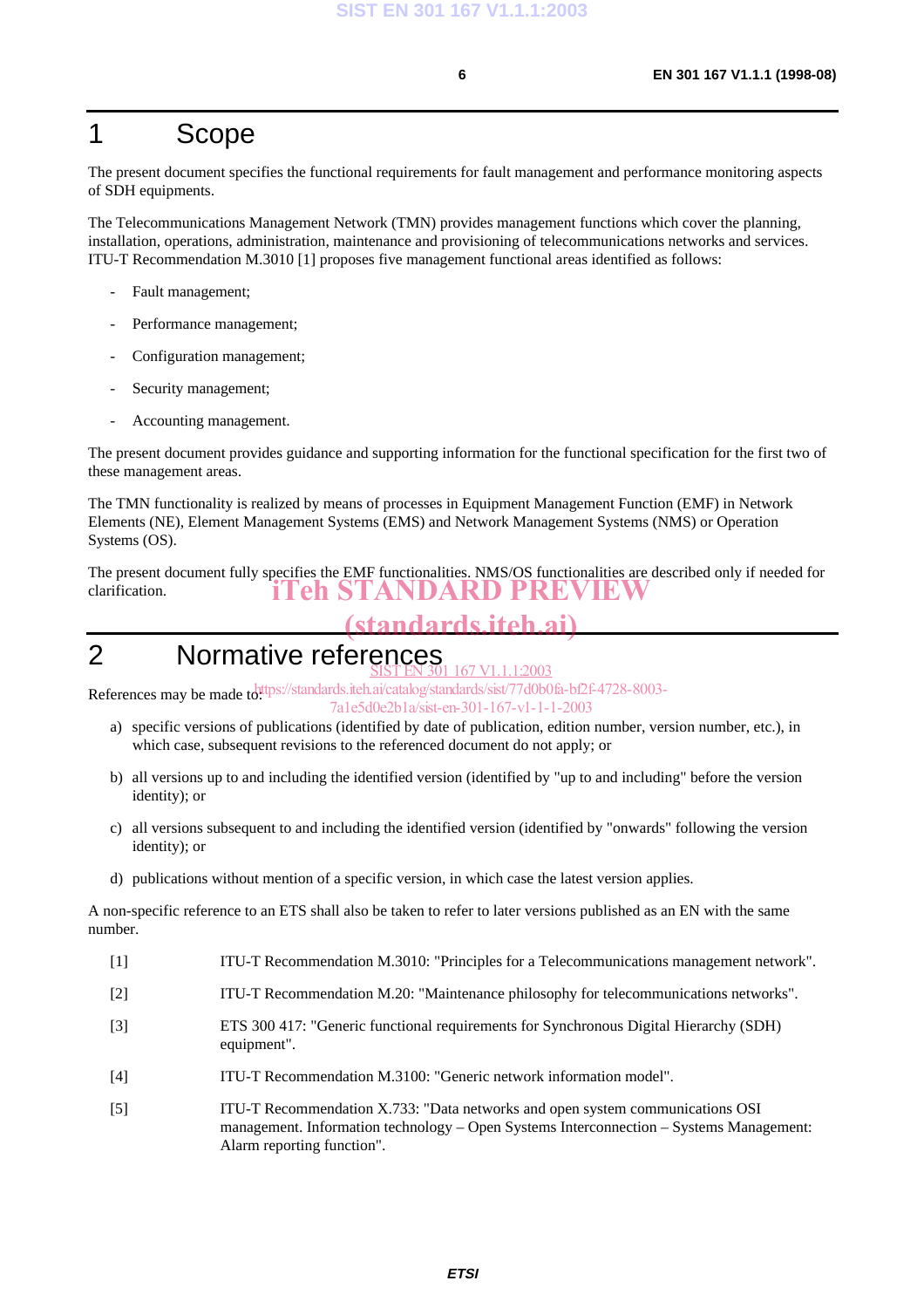| $[7]$<br>ITU-T Recommendation X.735: "Data networks and open system communications OSI                                                                                                           |
|--------------------------------------------------------------------------------------------------------------------------------------------------------------------------------------------------|
| management. Information technology – Open Systems Interconnection – Systems Management:<br>Log control function".                                                                                |
| [8]<br>ITU-T Recommendation G.826: "Error performance parameters and objectives for international,<br>constant bit rate digital paths at or above the primary rate".                             |
| [9]<br>ETS 300 416: "Availability performance of path elements of international paths".                                                                                                          |
| $[10]$<br>ITU-T Recommendation M.2120: "PDH path, section and transmission system and SDH path and<br>multiplex section fault detection and localization procedures".                            |
| ITU-T Recommendation M.2101: "Performance limits for bringing-into-service and maintenance<br>$[11]$<br>of international SDH paths, sections and transmission systems".                          |
| EN 301 129: "Transmission and Multiplexing (TM); Digital Radio Relay Systems (DRRS);<br>$[12]$<br>Synchronous Digital Hierarchy (SDH); System performance monitoring parameters of SDH<br>DRRS". |
| ITU-T Recommendation G.707: "Network node interface for the synchronous digital hierarchy<br>$[13]$<br>$(SDH)$ ".                                                                                |
| ITU-T Recommendation M.2110: "Bringing-into-service of international PDH paths, sections and<br>$[14]$<br>transmission systems and SDH paths and multiplex sections".                            |
| ITU-T Recommendation G.783: "Characteristics of synchronous digital hierarchy (SDH)<br>$[15]$<br>equipment functional bloast dards.itch.ai)                                                      |
| ITU-T Recommendation G.784: "Synchronous digital hierarchy (SDH) management".<br>$[16]$                                                                                                          |
| https://standards.iteh.ai/catalog/standards/sist/77d0b0fa-bf2f-4728-8003-<br>7a1e5d0e2b1a/sist-en-301-167-y1-1-1-2003                                                                            |

# 3 Abbreviations

For the purposes of the present document, the following abbreviations apply:

| AIS           | Alarm Indication Signal              |
|---------------|--------------------------------------|
| AR            | Availability Ratio                   |
| AU            | Administrative Unit                  |
| <b>BBE</b>    | <b>Background Block Error</b>        |
| <b>BBER</b>   | Background Block Error Ratio         |
| <b>BIP</b>    | <b>Bit Interleaved Parity</b>        |
| <b>CSES</b>   | <b>Consecutive SES</b>               |
| EB            | Errored Block                        |
| <b>EDC</b>    | <b>Error Detection Code</b>          |
| <b>EMF</b>    | <b>Equipment Management Function</b> |
| EN            | European Norme                       |
| ES            | <b>Errored Second</b>                |
| <b>ESR</b>    | Errored Second Ratio                 |
| FE BBE        | Far-End Background Block Error       |
| FE ES         | Far-End Errored Second               |
| <b>FE SES</b> | Far-End Severely Errored Second      |
| <b>FFS</b>    | For Further Study                    |
| HP            | High order Path                      |
| LOF           | Loss Of Frame                        |
| LOM           | <b>Loss Of Multiframe</b>            |
| <b>LOP</b>    | <b>Loss Of Pointer</b>               |
| LOS           | Loss Of Signal                       |
| LP            | Low order Path                       |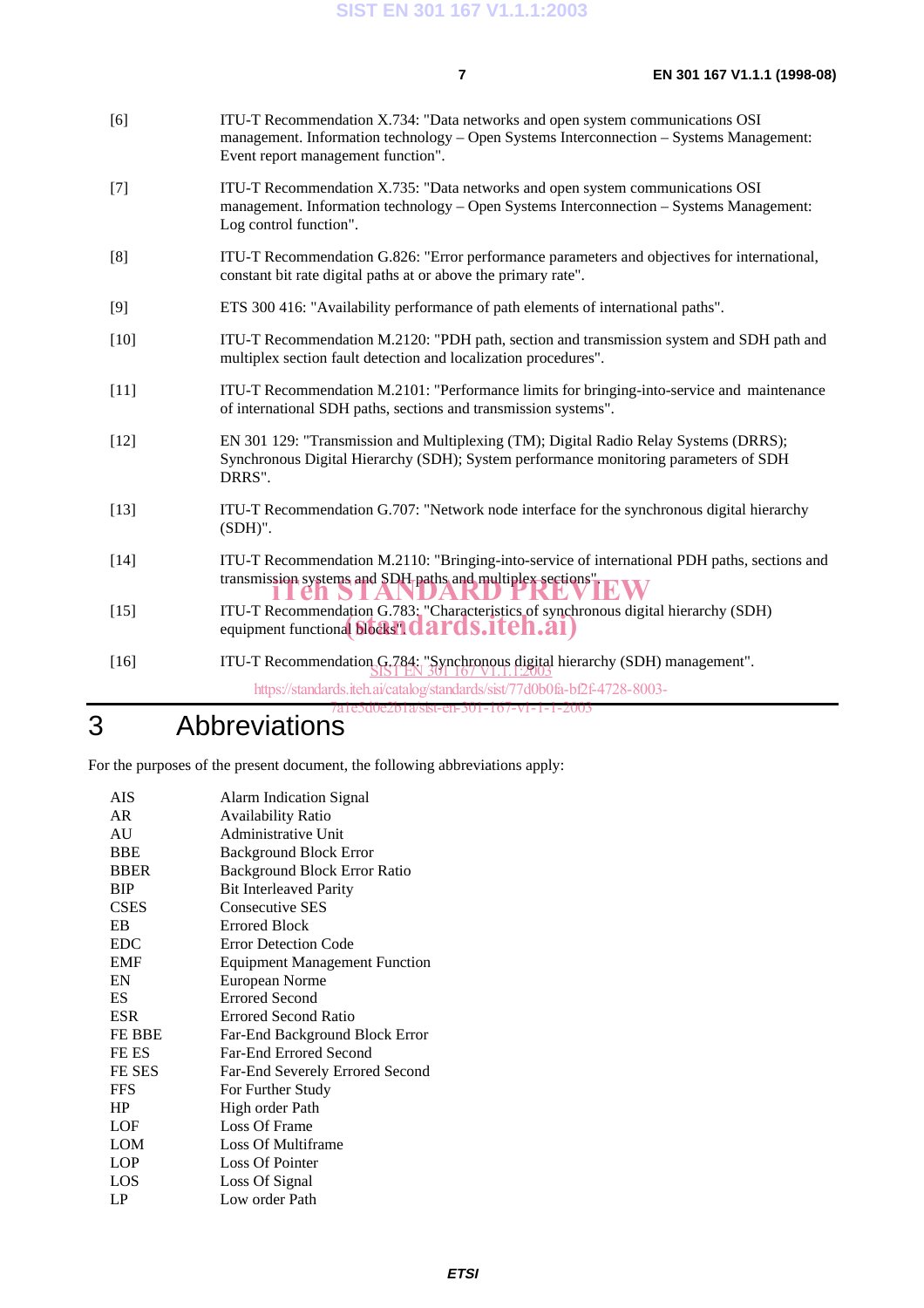| МO            | Mean time between digital path Outage            |
|---------------|--------------------------------------------------|
| MP            | <b>Management Point</b>                          |
| MS            | Multiplex Section                                |
| <b>NE</b>     | Network Element                                  |
| <b>NE BBE</b> | Near-End Background Block Error                  |
| NE ES         | Near-End Errored Second                          |
| <b>NE SES</b> | Near-End Severely Errored Second                 |
| <b>NMS</b>    | Network Management System                        |
| ΟI            | <b>Outage Intensity</b>                          |
| <b>OS</b>     | <b>Operation System</b>                          |
| PJE           | <b>Pointer Justification Event</b>               |
| <b>PLM</b>    | Path Label Mismatch                              |
| <b>PS</b>     | <b>Protection Switch</b>                         |
| <b>PSC</b>    | <b>Protection Switch Count</b>                   |
| <b>PSD</b>    | <b>Protection Switch Duration</b>                |
| <b>RDI</b>    | <b>Remote Defect Indication</b>                  |
| REI           | <b>Remote Error Indication</b>                   |
| <b>RS</b>     | <b>Regenerator Section</b>                       |
| <b>SDH</b>    | <b>Synchronous Digital Hierarchy</b>             |
| <b>SEMF</b>   | <b>Synchronous Equipment Management Function</b> |
| <b>SES</b>    | Severely Errored Second                          |
| <b>SESR</b>   | Severely Errored Second Ratio                    |
| STM-n         | Synchronous Transfer Module n                    |
| <b>TMN</b>    | <b>Telecommunication Management Network</b>      |
| <b>VC</b>     | <b>Virtual Container</b>                         |
| <b>UNEQ</b>   | Unequipped                                       |
| <b>UTC</b>    | Universal Time Co-ordinated <b>DARD PREVIE</b>   |
|               | (standards.iteh.ai)                              |

# 4 Fault management 167 V1.1.12003

**https://standards.iteh.ai/catalog/standards/sist/77d0b0fa-bf2f-4728-8003-**<br>Fault management is a set of functions which enables the detection, isolation and correction of abnormal operation of the telecommunication network and its environment. 7a1e5d0e2b1a/sist-en-301-167-v1-1-1-2003

#### 4.1 Purpose

This subclause describes the generic process of alarm handling in SDH network element.

#### 4.2 Additional definitions

These definitions have been derived from ITU-T Recommendation M.20 [2].

**fault:** A fault is the inability of a function to perform a required action. This does not include an inability due to preventive maintenance, lack of external resources, or planned actions.

**anomaly:** The smallest discrepancy which can be observed between the actual and desired characteristics of an item. The occurrence of a single anomaly does not constitute an interruption in the ability to perform a required function. Anomalies are used as the input for the performance monitoring process and for the detection of defects.

**defect:** The density of anomalies has reached a level where the ability to perform a required function has been interrupted. Defects are used as input for performance monitoring, the control of consequent actions, and the determination of Fault Cause (FC).

**fault cause:** A single disturbance or fault may lead to the detection of multiple defects. A FC is the result of a correlation process which is intended to pinpoint the defect that is representative of the disturbance or fault that is causing the problem.

**failure:** The FC persisted long enough to consider the ability of an item to perform a required function to be terminated. The item may be considered as failed; a fault has now been detected.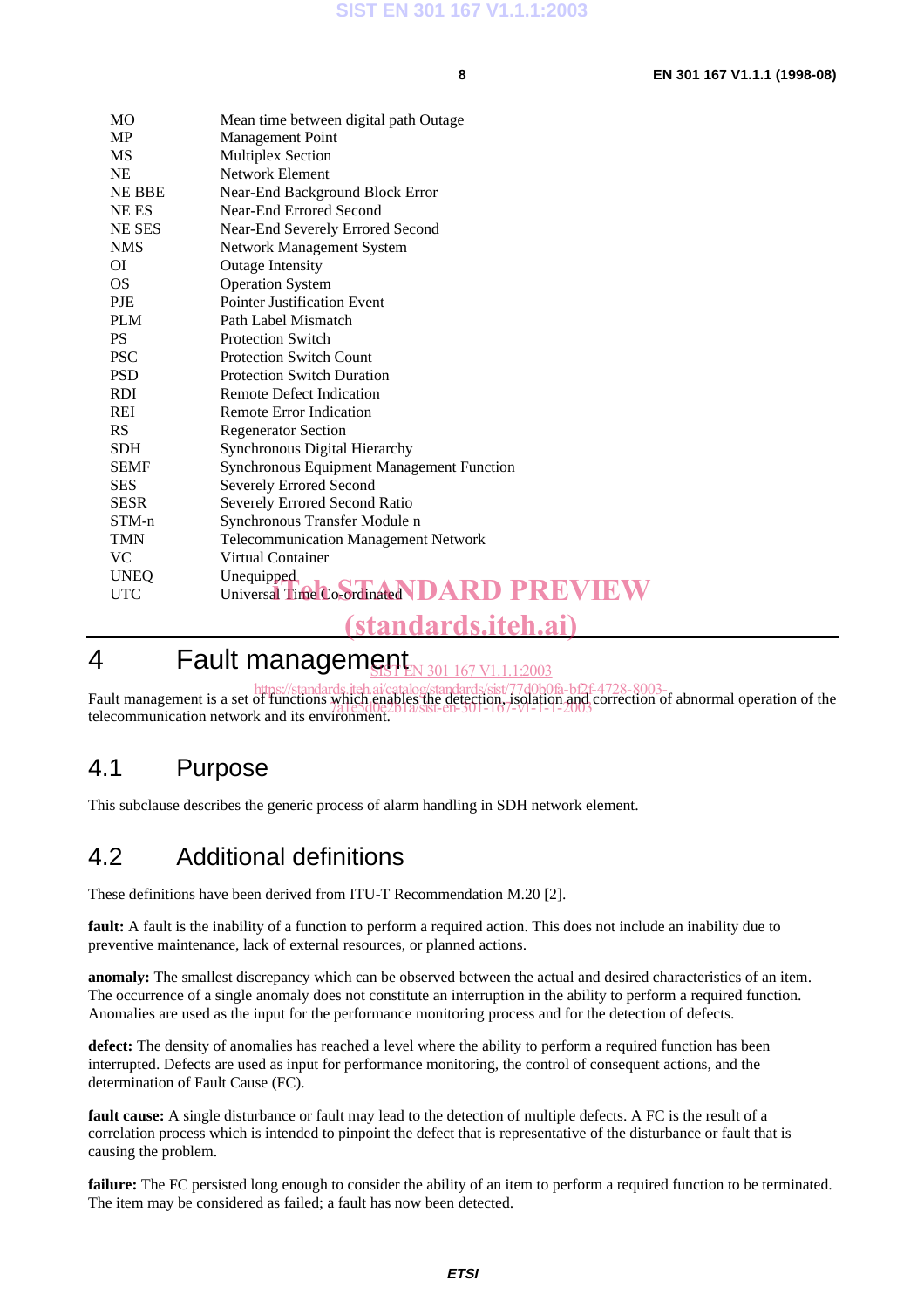**alarm:** A human observable indication that draws attention to a failure (detected fault) usually giving an indication of the severity of the fault.

#### 4.2.1 Functional architecture

The functional architecture is depicted in figure 1.

Anomaly processing, defect filtering, consequent action functional blocks are defined in ETS 300 417 [3].

**Fault cause persistency**, which allows the NE to wait a certain amount of time before to entering in the failure state and therefore it conditions the generation of alarms. The persistency time needed to declare a failure is settable in dependence of defect characteristics (toggling, stable, ...). Only a defect which passes that filter could be subsequently reported as an alarm.

A failure shall be declared if the fault cause persists continuously for X seconds. The failure shall be cleared if the fault cause is absent continuously for Y seconds. X and Y shall be within the range between 100 ms and 30 s in steps of  $Z$  ms. The incremental value Z shall follow a logarithmic scale (for further study). It is recommended that  $X \leq Y$ .

**Severity assignment**, which is used to assign the management perception of the severity of a Fault which could depend on the service dependency of the fault, a non service affecting Fault will be alarmed with a severity of Warning or Minor, while a service affecting fault will be reported with a severity of Major or Critical. A service independent fault will be alarmed with any value of the severity. This is an information that is provided by the OS (refer to ITU-T Recommendation. M.3100 [4]).

**Station alarm**, represents the synthesis of alarm for purpose of audible and visual indication to a human operator in the station. Station alarms can be suppressed by management operations.

Unit alarm represents the synthesis of alarm on replaceable unit basis, the unit could be a board, sub-rack, etc.

Alarm notification, represents the ability to generate alarm. For more details efer to ITU-T Recommendation. X.733 [5].

Alarm filtering, which is used to filter the alarm depending on the contents of the alarm such as the type and cause of the alarm, the source of the alarm, the severity, the correlation information etc. prior to report and/or log alarms. Alarm<br>the alarm, the source of the alarm, the severity, the correlation information etc. prior to repor filtering is different for logging and reporting. 7a1e5d0e2b1a/sist-en-301-167-v1-1-1-2003

**Alarm logging** and **alarm reporting**. alarm reporting allows the reporting of those alarms which have passed the alarm filtering process to a single or multiple destinations. for more details refer to ITU-T Recommendation.X.734 [6] and ITU-T Recommendation. X.735 [7].

#### 4.2.2 Alarm information description and management

This subclause aims to classify alarms in terms of severity, type, probable cause, etc. Furthermore, basic principles of alarm management should be identified.

The above issues need further study.